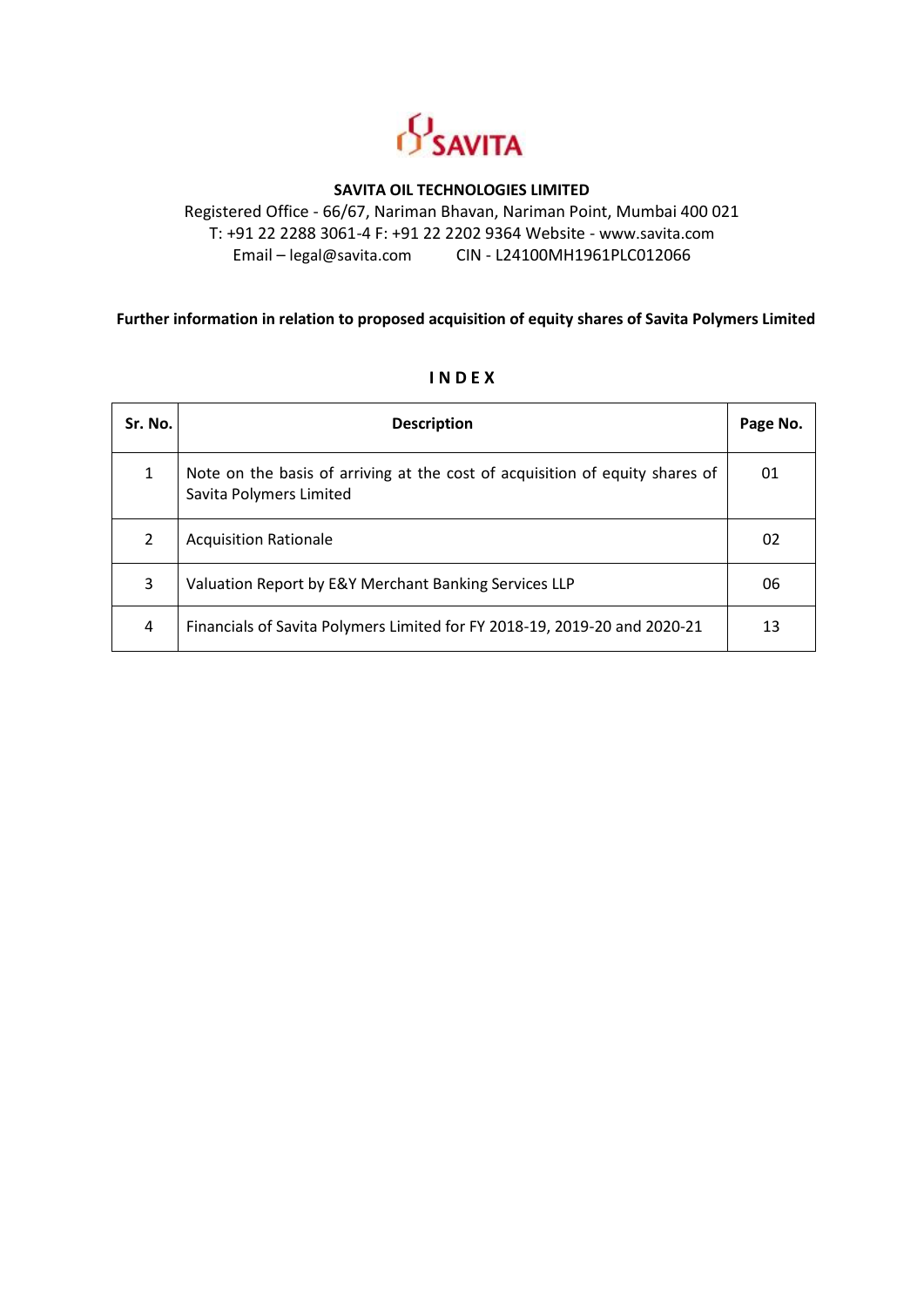

#### **SAVITA OIL TECHNOLOGIES LIMITED**

#### Registered Office - 66/67, Nariman Bhavan, Nariman Point, Mumbai 400 021 T: +91 22 2288 3061-4 F: +91 22 2202 9364 Website - [www.savita.com](http://www.savita.com/) Email – [legal@savita.com](mailto:legal@savita.com) CIN - L24100MH1961PLC012066

#### **Further information in relation to proposed acquisition of equity shares of Savita Polymers Limited**

Note below details as to how the cost of proposed acquisition has been arrived at and approved by the Board of Directors of the Company.

Savita Oil Technologies Limited holds 10000 equity shares of Savita Polymers Limited (SPL) and proposes to acquire balance 6,00,000 equity shares of SPL.

The Company appointed E&Y Merchant Banking Services LLP (E&Y) to determine fair value of equity shares of SPL. E&Y carried out the assignment and submitted their valuation report dated 5<sup>th</sup> May, 2021 determining the equity value of SPL as follows –

|                                                                | Rs. Crores |
|----------------------------------------------------------------|------------|
| Enterprise Value (EV) of SPL                                   | 93.69      |
| Cash and Cash equivalents as at 31 <sup>st</sup> January, 2021 | 26.67      |
| Fair value of investments as at 13 <sup>th</sup> April, 2021   | 21.18      |
| Total                                                          | 141.54     |

E&Y have adopted Discounted Cash Flow (DCF) method as an appropriate method of valuation by giving appropriate risk weightage to the assumptions and at appropriate comparable market multiples (range from 8.1 to 8.7).

The Audit Committee and the Board of Directors, after detailed deliberations at their respective meetings held on 20<sup>th</sup> July, 2021, determined the Enterprise Value of SPL at Rs.80 crores considering -

- 1. Average EBITDA of SPL for last three years i.e. 2018-2019, 2019-2020 and 2020-2021 at Rs. 9.52 crores multiplied by
- 2. The implied EV/EBIDTA multiple for the industry.

Cash and cash equivalents at actuals and fair value of investments as at the closing date of the transaction shall be added to the EV to arrive at the total final consideration.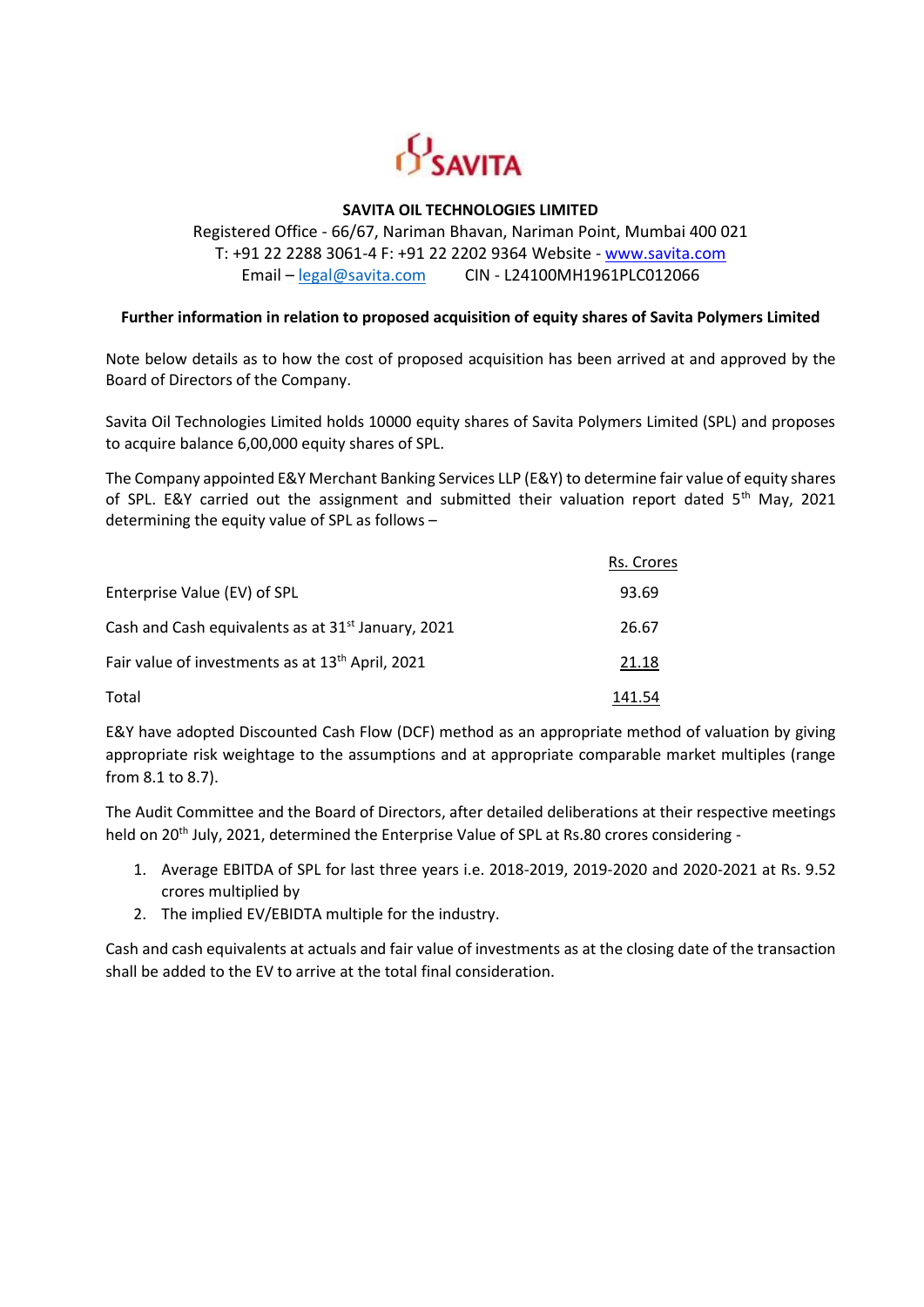

# **Proposed acquisition of SPL shares**

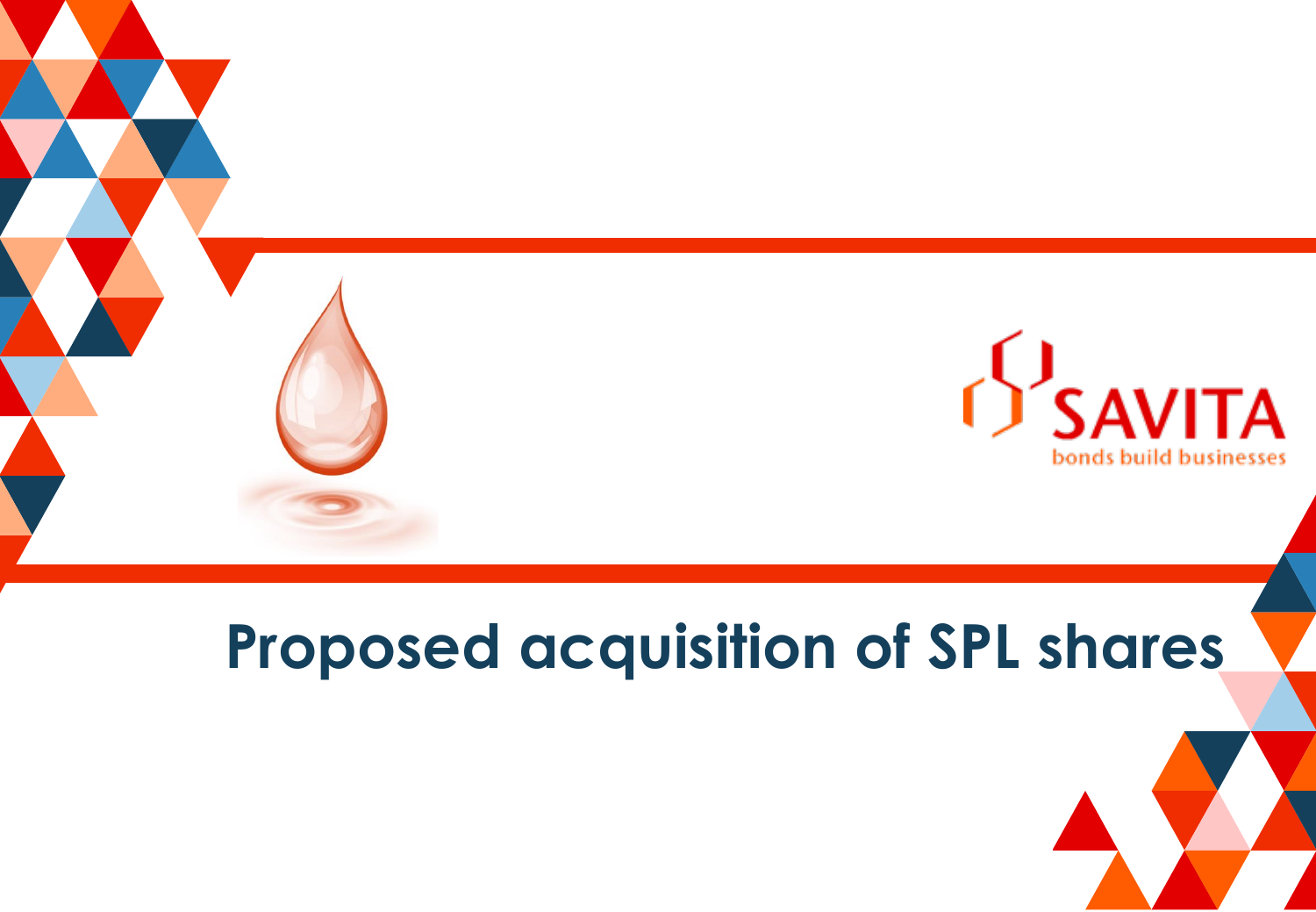## **Acquisition Rationale**

**Create a Single Focused Entity of Scale**

**Ability to offer entire range of Transformer Fluids – Mineral, Natural Ester and Synthetic Ester**

**Complementary business serving critical end-user industries**

**Addition of more value-added products in the product mix**







**Acquisition to create a single focused platform of scale**



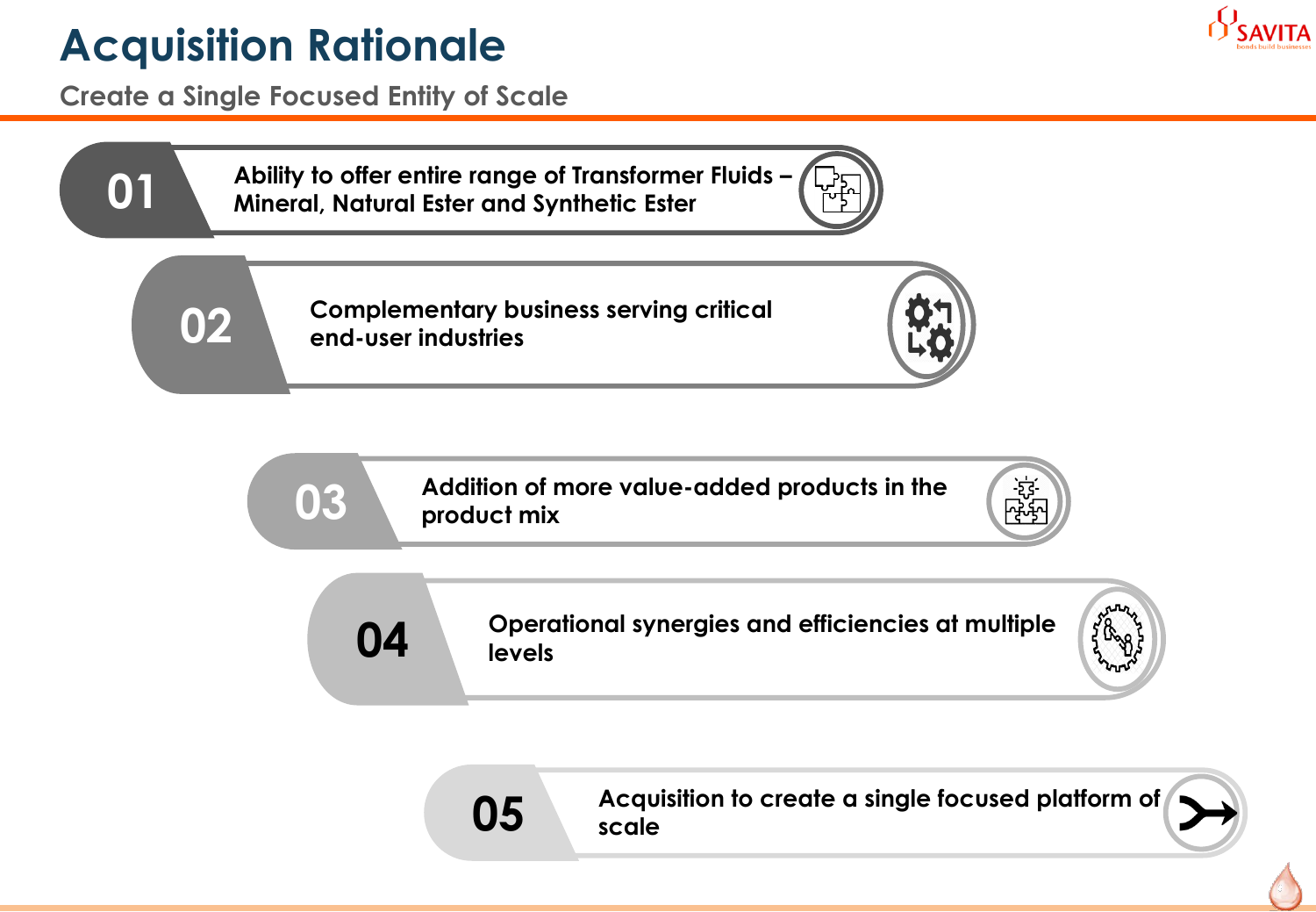## **Synergy in proposed acquisition of equity shares of SPL by SOTL**

- 1. Combined entity shall be the only Indian manufacturer of all three types of Transformer Fluids viz. mineral oil, natural ester and synthetic ester.
- 2. Savita Oil Technologies Limited cannot manufacture synthetic ester fluids at its current manufacturing facilities due to non-availability of land at Turbhe Plant and environmental approvals will not be available at Silvassa plants.
- 3. The proposed acquisition will enable SOTL rapid entry in to emerging synthetic esters transformer fluids market.
- 4. Addition of value added products complementary to the existing business.
- 5. Addition of one more manufacturing facility fully equipped with required plant and machinery, infrastructure, skilled and trained manpower resources, most of the regulatory clearances and land for future expansion.
- 6. Operational synergies and efficiencies at multiple levels.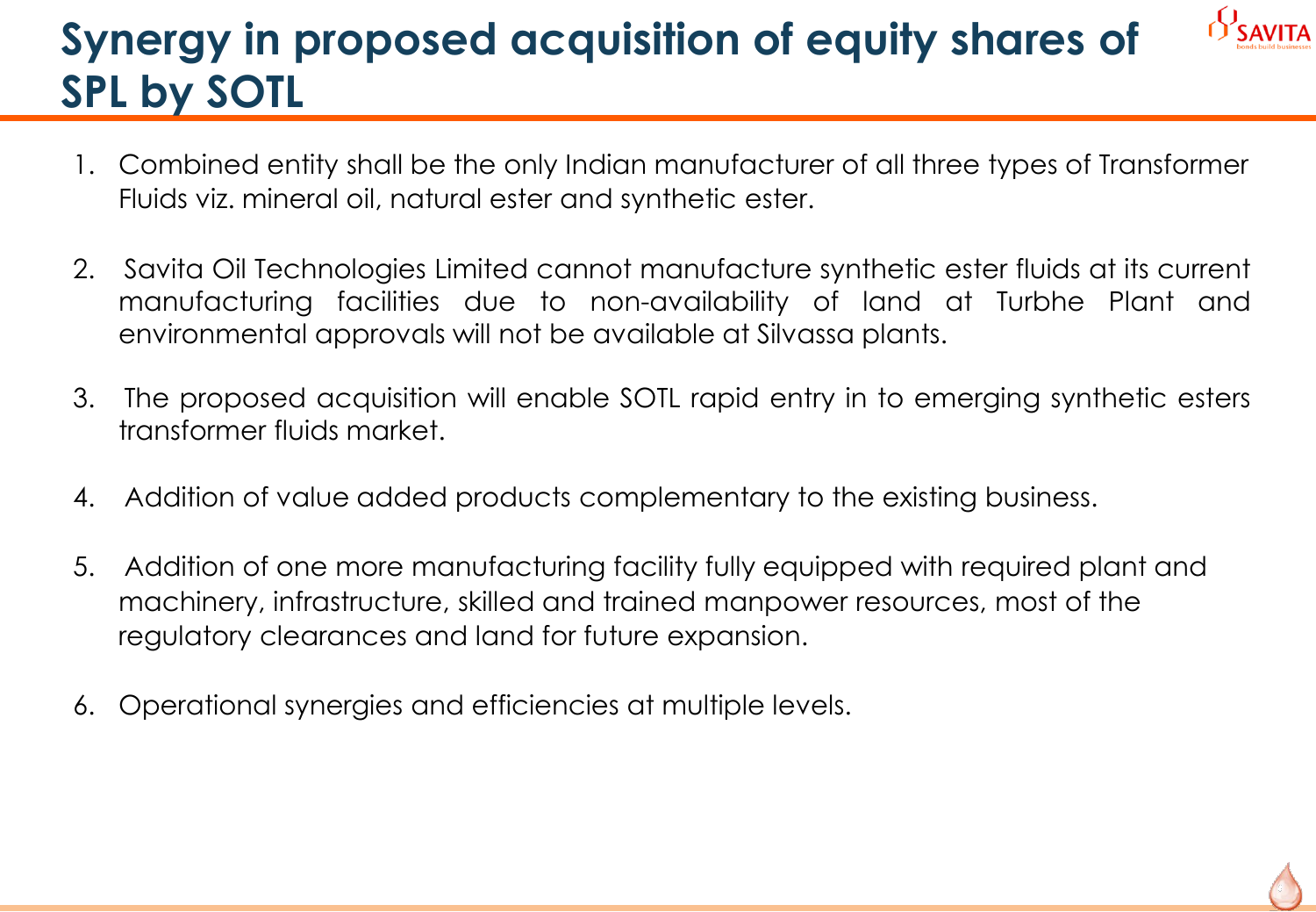## **Emerging developments regarding usage of Synthetic Esters**

- 1. Bureau of Indian Standards (BIS) has published new specifications for both natural and synthetic ester fluids paving the way for faster adoption of these fluids.
- 2. Many private utility companies in India are now recommending use of Synthetic Esters fluids in power and distribution transformers for critical applications and in sensitive locations.
- 3. Delhi Metro Railway Corporation has floated a tender specifying usage of only synthetic ester. Indian Railways aims to convert its entire locomotive fleet to electric by 2030. This will also lead to grater demand for synthetic ester filled transformers.
- 4. PGCIL, the largest consumer of transformer oils in India has given trial orders for synthetic ester fluids.
- 5. It is expected that many multinational and large Indian transformer manufacturers will switch over to synthetic ester fluids in near future for sensitive and critical applications.
- 6. Any delay in introducing synthetic ester fluids in the Indian Market will have a negative impact on orders from the Company's existing customers and allow competition especially from overseas to launch their products in India and consolidate their position.

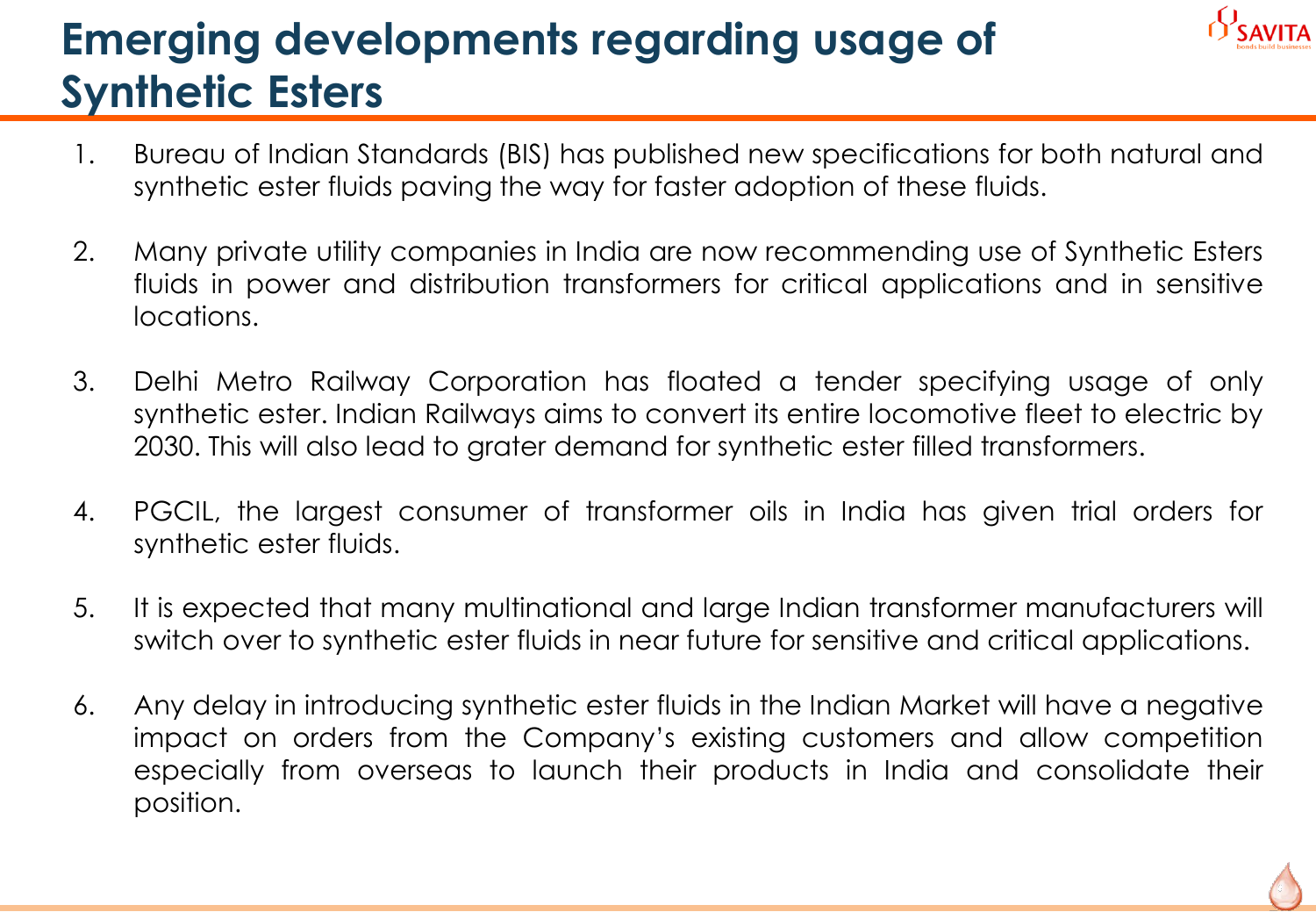## **Valuation of Savita Polymers Limited**

**TERRIT ST** 

**Valuation Report** 

Reliance restricted

05 May 2021 For **Savita Oil Technologies Limited**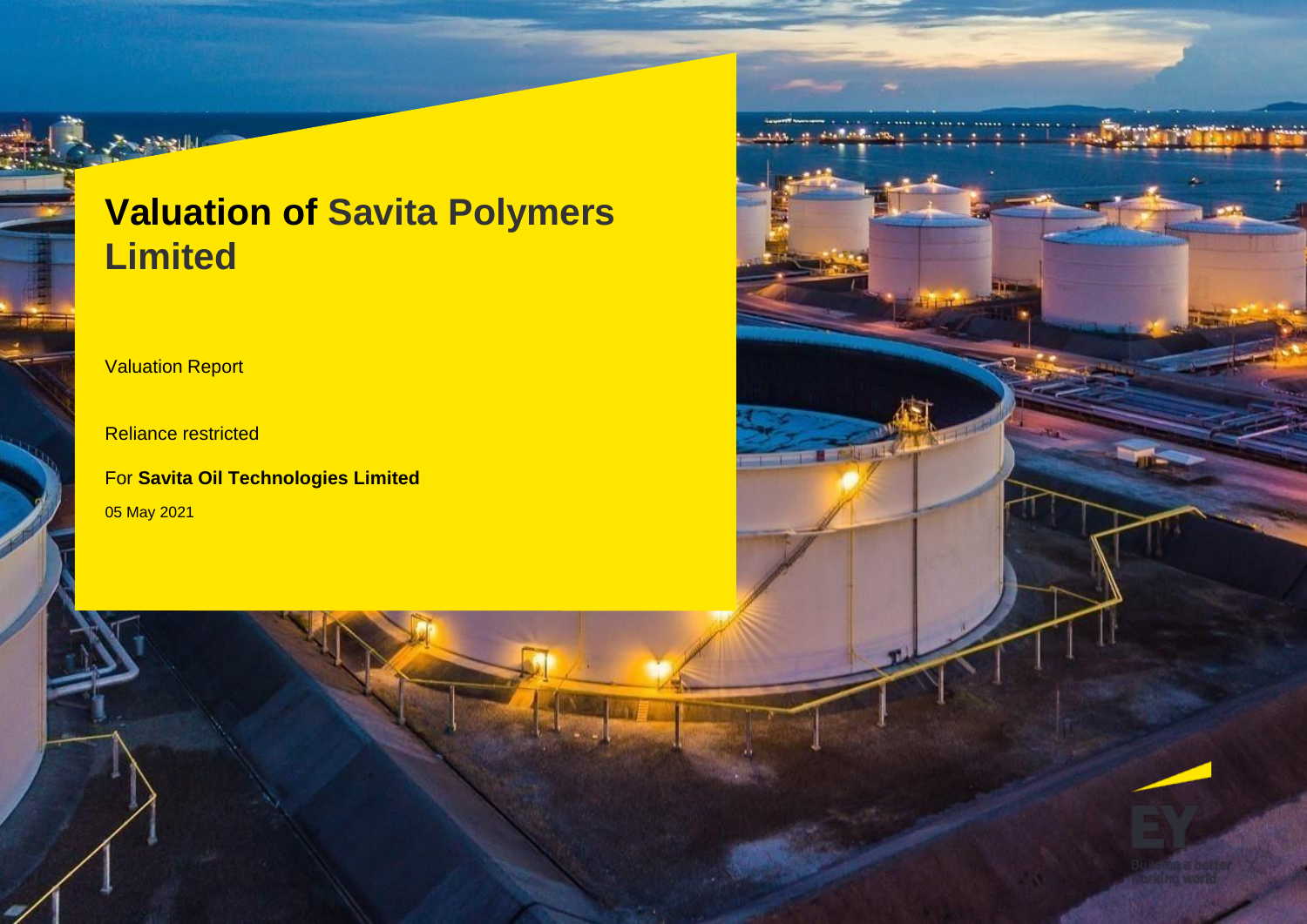

#### **Ernst & Young Merchant Banking Services LLP**

14th Floor, The Ruby, 29, Senapati Bapat Marg, Dadar (West), Mumbai – 400 028, Maharashtra, India

**Reliance Restricted Attention: Mr. Suhas Dixit Savita Oil Technologies Limited** 66/ 67, Nariman Bhavan, Nariman Point, Mumbai- 400021, Maharashtra, India.

#### **Valuation Report on valuation of Savita Polymers Limited**

#### Dear Sir,

In accordance with instructions of Savita Oil Technologies Limited ("you" or "Client" or "SOTL"), Ernst and Young Merchant Banking Services LLP ("EY" or "We") have performed the work set out in our Engagement Agreement dated 8 February 2021 ("Engagement Agreement"). We are pleased to present the following Valuation report ("Report") in connection with the equity valuation of Savita Polymers Limited ("Company" or "SPL") as at 13 April 2021 ("Valuation Date").

It may be noted that for carrying out the valuation, we have relied upon information provided by the management of SOTL (the "Management"). We have been given to understand that the information provided is correct and accurate and that the Management was duly authorized to provide us the same.

#### **Purpose of our Report and restrictions on its use**

We understand that the Company is contemplating to acquire equity shares of SPL. In this regard, Client requires equity valuation of SPL for purpose of obtaining approval from Board of Directors of SOTL ("Purpose").

The Report was prepared solely for the above Purpose and should not be used or relied upon for any other purpose including for filing with any statutory/regulatory authority. The Report and its contents may not be quoted, referred to or shown to any other parties except as provided in the Engagement Agreement. We accept no responsibility or liability to any person other than to the Client, or to such party to whom we have agreed in writing to accept a duty of care in respect of the Report, and accordingly if such other persons choose to rely upon any of the contents of the Report, they do so at their own risk

#### **Nature and scope of the services**

The nature and scope of the services, including the basis and limitations, are detailed in the Engagement Agreement. The contents of our Report have been reviewed by the Client, who have confirmed to us the factual accuracy of the Report.

Whilst each part of our Report may address different aspects of the work we have agreed to perform, the entire Report should be read for a full understanding of our findings and advice.

#### **Confidentiality**

This report is highly confidential and for the use of addressee only. It cannot be shared with any other person.

**05 May 2021**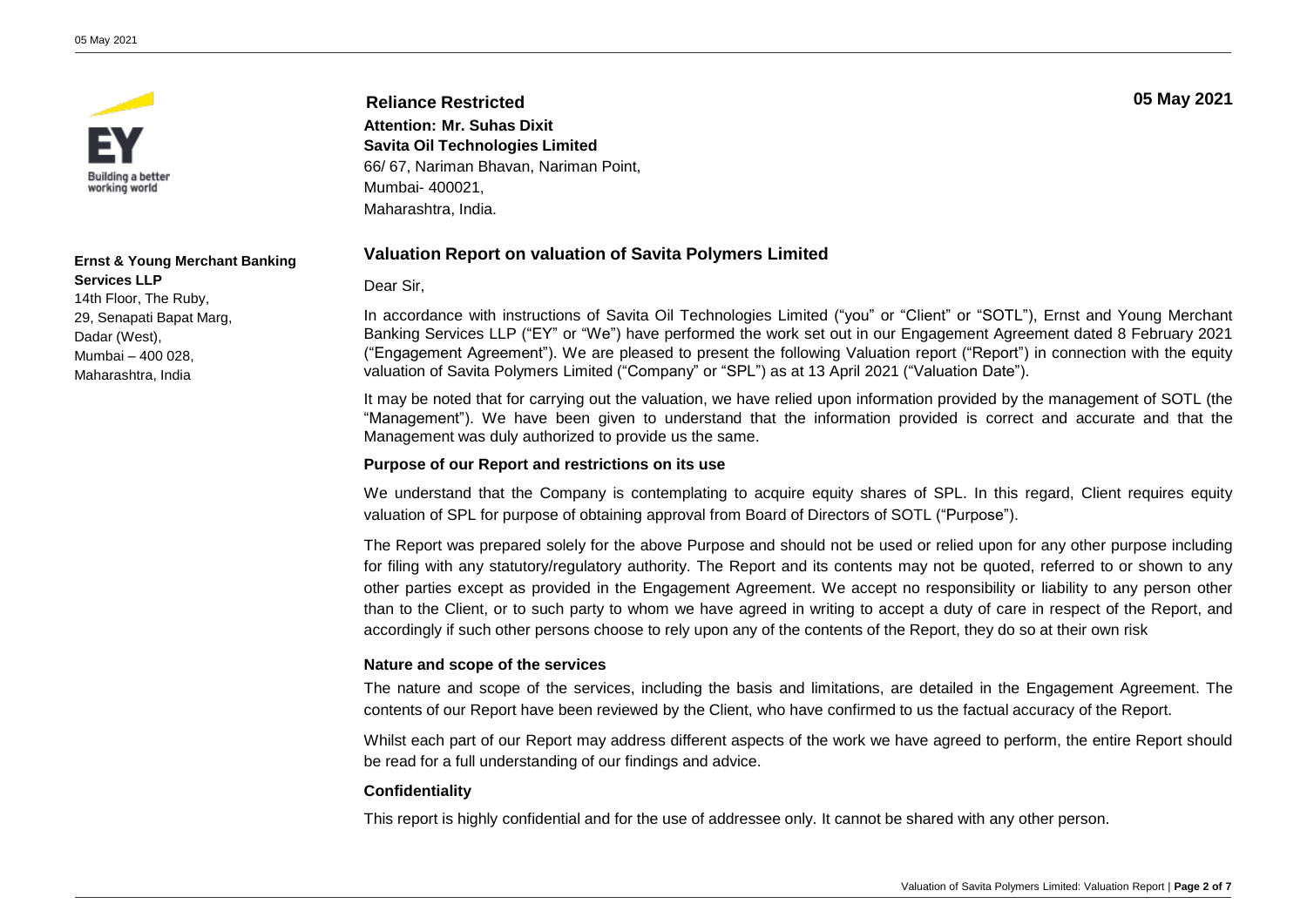

**Ernst & Young Merchant Banking Services LLP** 14th Floor, The Ruby, 29, Senapati Bapat Marg, Dadar (West), Mumbai – 400 028, Maharashtra, India

#### **Reliance Restricted**

The COVID-19 (SARS-CoV-2) ("Coronavirus" or "Virus" or "Covid") is presenting potentially significant impacts upon economic activity and certain businesses. At the Valuation Date, the Covid crisis was still unfolding and the future impact of the Coronavirus was not capable of being qualitatively or quantitatively assessed at this time. The Management has factored in the impact of Covid in the business plans of the Company based on the information available till Valuation Date and their understanding of the likely impact. We have relied on the same for the valuation analysis. However, this should not be considered as an accurate assessment of the future impact of the Coronavirus on the Company, or any prediction regarding the future course of events that would arise due to the Covid crisis.

Our work commenced on 9 February 2021 and was completed on 13 April 2021. Our Report does not take account of events or circumstances arising after Valuation Date and we have no responsibility to update the Report for such events or circumstances. If you have any questions or require additional information, please do feel free to contact us.

**Yours faithfully**

MM

**Navin Vohra**

**Partner**

**Ernst & Young Merchant Banking Services LLP**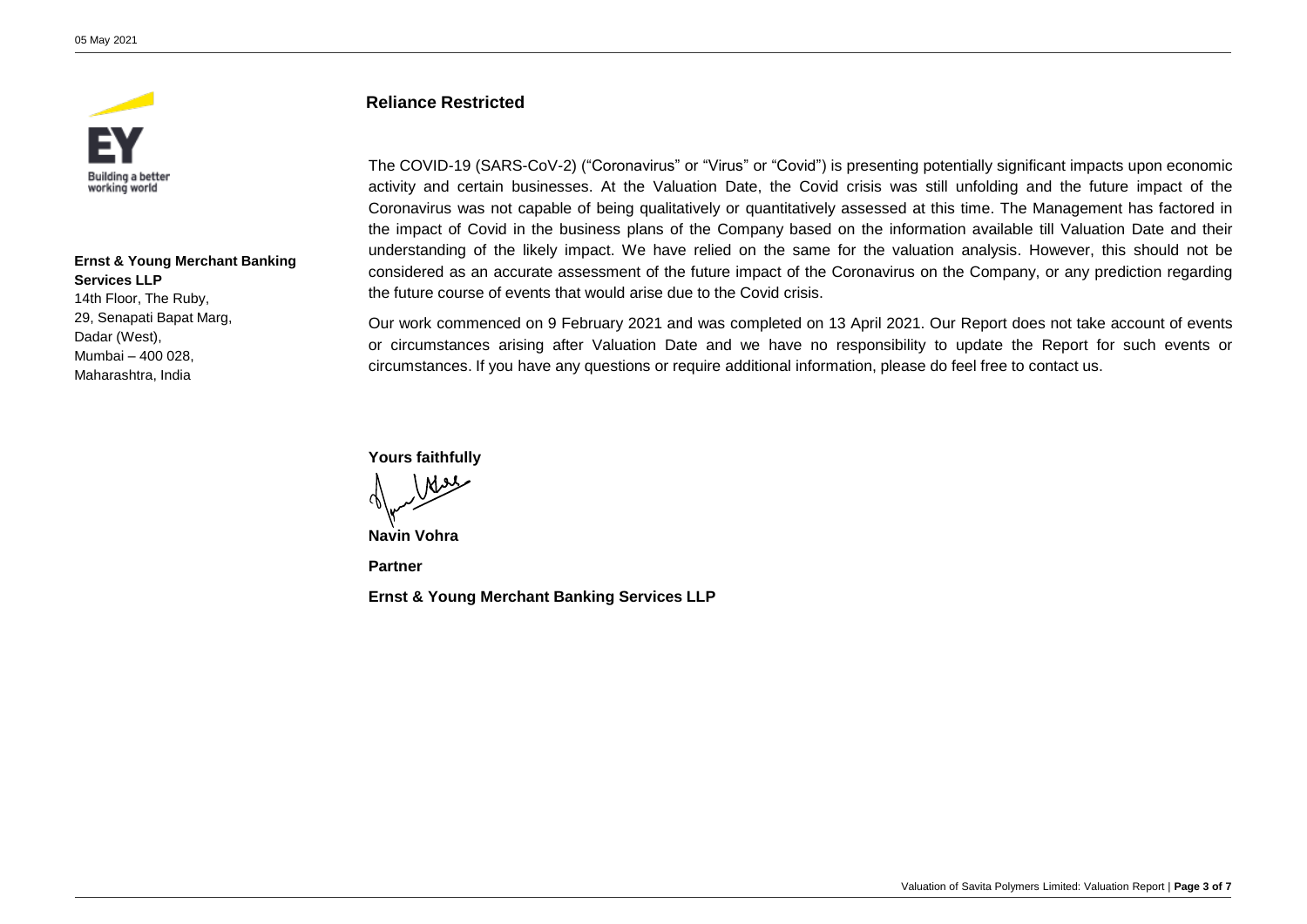### **Background Valuation Summary**

- ► Savita Polymers Limited ("SPL") was created by way of divestment from Savita Oil Technologies Limited ("SOTL") in 1992.
- ► SPL is engaged in business of manufacture and sale of petroleum speciality products, namely, transformer oils, refrigeration oils, petroleum jellies and waxes.
- ► The key manufacturing facility of SPL is located in Mahad, Maharashtra. The registered office of the Company is located at Mumbai, India.
- ► SOTL is contemplating acquiring equity shares of SPL and requires a valuation of SPL for obtaining approval from Board of Directors of SOTL ("Purpose").
- ► EY's scope is valuation of equity shares of SPL for purpose of obtaining approval from Board of Directors of SOTL, as at 13 April 2021 ("Valuation Date") based on latest available balance sheet as at 31 January 2021.
- ► The shareholding pattern of SPL as on 31 March 2021 is presented below:





**Background, Purpose and Scope of valuation**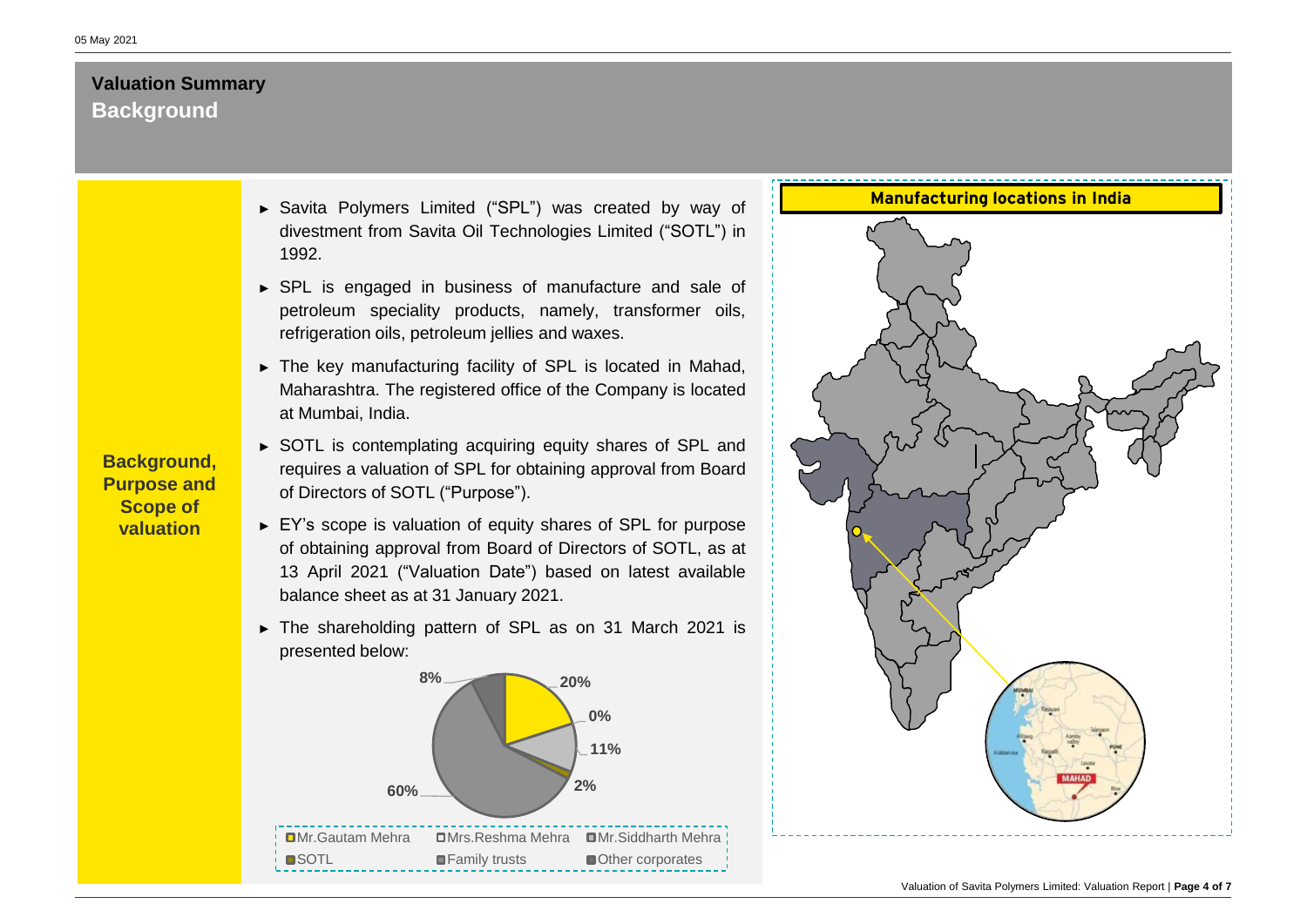### **Valuation Results / Conclusion Valuation Summary**

#### **Valuation Summary**

- ► EY has considered Income approach for arriving at equity value of the Company. Under Income Approach, Discounted Cash Flow (DCF) method has been considered basis the business plan provided by Management and further reviewed by EY to ascertain the reasonableness of the same.
- ► Market Approach, specifically Comparable Companies' Multiple (CCM) method has been considered for carrying out corroborative working on the fair value estimated using DCF method. It is to be noted that such working has been carried out for benchmarking purpose only.
- ► Asset values are generally not a true indicator of the future distributable cash flow and hence net asset value ("NAV") has been provided for information purpose only.
- ► This Valuation Report should be read in conjunction with the 'Statement of limiting conditions'.



*Share price: ₹ 2,320.2 / share* **The equity value of SPL as at the Valuation Date is estimated to be ₹ 1,415.4 mn.**

> **₹2,320.2 per equity share of face value of 10 each fully paid up.**

#### **Notes:**

1. The investments has been fair valued considering the closing share price/closing NAV as on 13 April 2021. The fair value considered is net off tax.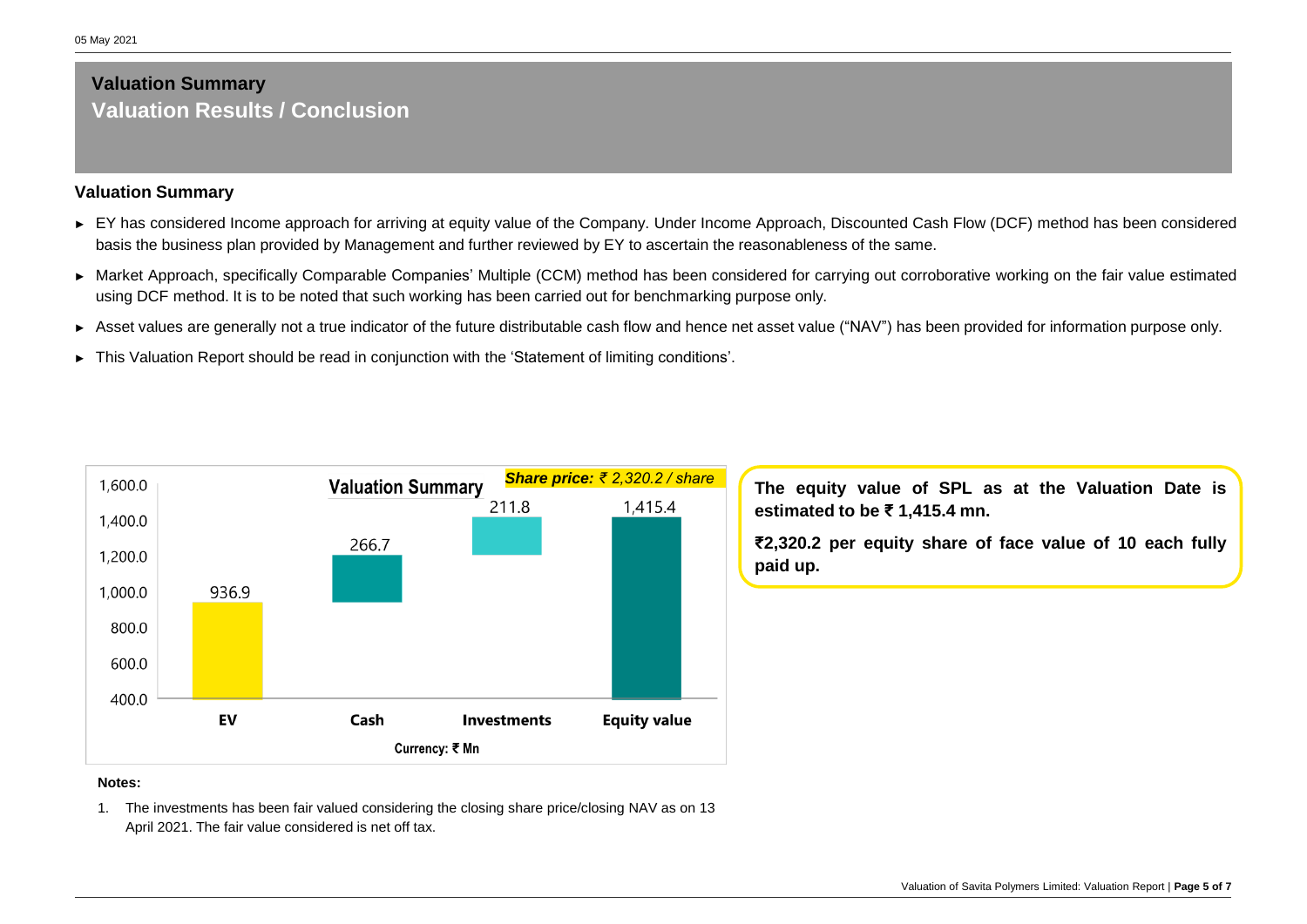### **Statement of limiting conditions** Statement of limiting conditions

- ► Provision of valuation opinions and consideration of the issues described herein are areas of our regular valuation practice. The services do not represent accounting, assurance, accounting / tax due diligence, consulting or tax related services that may otherwise be provided by us or our affiliates.
- ► The user to which this valuation is addressed should read the basis upon which the valuation has been done and be aware of the potential for later variations in value due to factors that are unforeseen at the valuation date. Due to possible changes in market forces and circumstances, this valuation report can only be regarded as relevant as at the Valuation Date.
- ► This Report has been prepared for the purposes stated herein and should not be relied upon for any other purpose. Our Client is the only authorized user of this report and is restricted for the purpose indicated in the engagement letter. This restriction does not preclude the Client from providing a copy of the report to thirdparty advisors whose review would be consistent with the intended use. We do not take any responsibility for the unauthorized use of this report.
- ► While our work has involved an analysis of financial information and accounting records, our engagement does not include an audit in accordance with generally accepted auditing standards of the client existing business records. Accordingly, we express no audit opinion or any other form of assurance on this information.
- ► The valuation has been performed on the audited financial statements for financial year ended 31 March 2016, 31 March 2017, 31 March 2018, 31 March 2019, 31 March 2020, provisional unaudited financial statements for 10 months period ended 31 January 2021 and the projections till financial year ended 31 March 2025 provided by the Management. The management has also confirmed that there has not been any material change in the operations of the Company since the last available financial statements.
- ► In no event shall we be liable for any loss, damages, cost or expenses arising in any way from fraudulent acts, misrepresentations or wilful default on part of the client or companies, their directors, employees or agents.
- ► The Client warranted to us that the information they supplied was complete, accurate and true and correct to the best of their knowledge. We have relied upon the representations of the owners/clients, their management and other third parties, if any, concerning the financial data, operational data and other information, except as specifically stated to the contrary in the report. We shall not be liable for any loss, damages, cost or expenses arising from fraudulent acts, misrepresentations, or wilful default on part of the companies, their directors, employee or agents.
- ► EY is not aware of any contingency, commitment or material issue which could materially affect the Company's economic environment and future performance and therefore, the fair value of the Company.
- ► We do not provide assurance on the achievability of the results forecast by the management/owners as events and circumstances do not occur as expected; differences between actual and expected results may be material. We express no opinion as to how closely the actual results will correspond to those projected/forecast as the achievement of the forecast results is dependent on actions, plans and assumptions of Management.
- ► Coronavirus is presenting potentially significant impacts upon economic activity and certain businesses. At the Valuation Date, the Covid crisis is still ongoing and the future impact of the Coronavirus was not capable of being qualitatively or quantitatively assessed at this time. For carrying out the valuation, we have factored the impact of Covid in the valuation based on the information available till the Valuation Date, and based on our understanding of the likely impact on the Company. However, this should not be considered as an accurate assessment of the future impact of the COVID-19 on the Company, or any prediction regarding the future course of events that would arise due to the Covid crisis.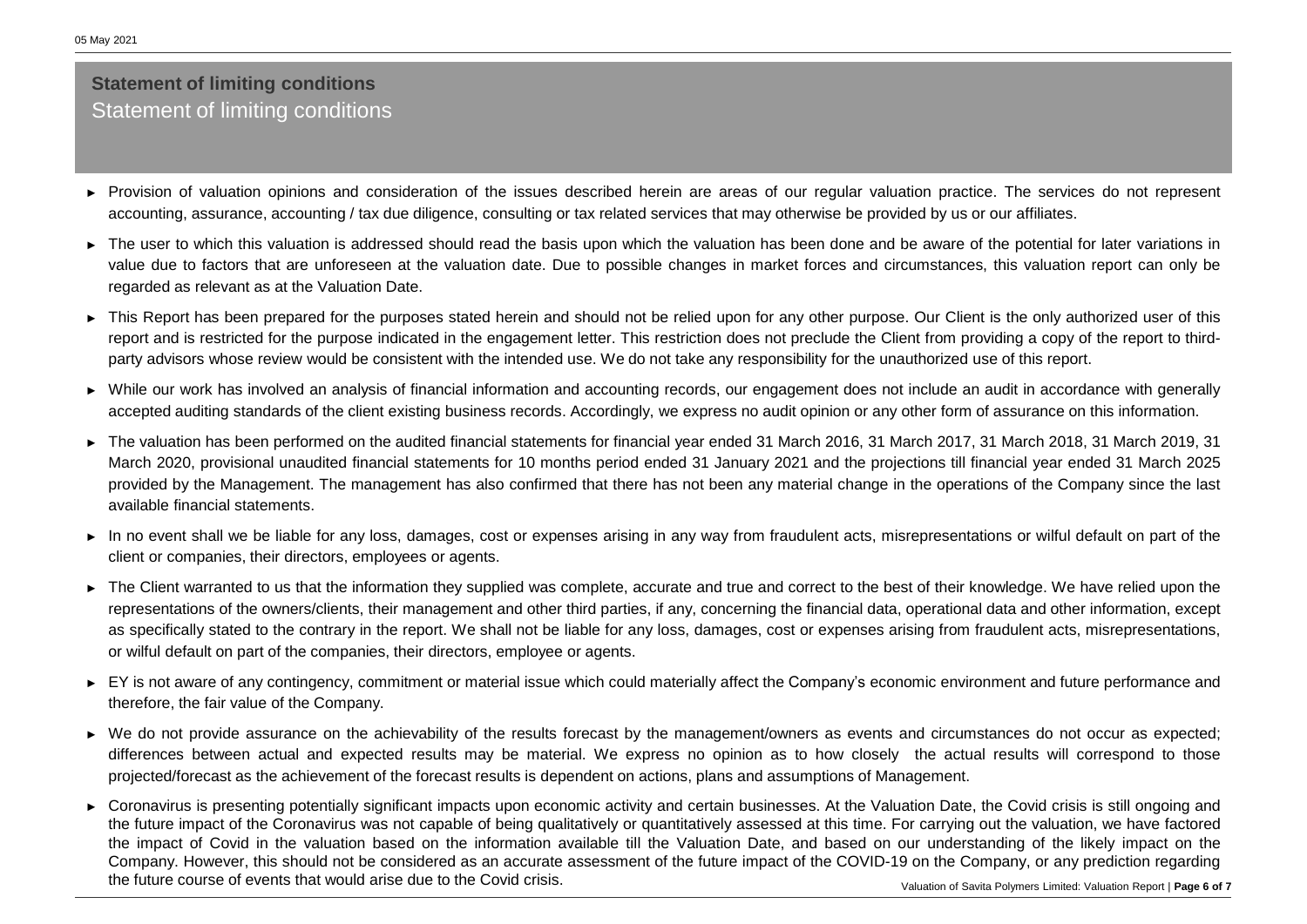### **Statement of limiting conditions** Statement of limiting conditions

- ► The Report assumes that the Company complies fully with relevant laws and regulations applicable in its area of operations and usage unless otherwise stated, and that the Company will be managed in a competent and responsible manner. Further, as specifically stated to the contrary, this report has given no consideration to matters of a legal nature, including issues of legal title and compliance with local laws, and litigations and other contingent liabilities that are not recorded/reflected in the balance sheet/fixed assets register provided to us.
- ► The valuation analysis and result are governed by concept of materiality.
- ► It has been assumed that the required and relevant policies and practices have been adopted by Company and would be continued in the future.
- ► The fee for the Report is not contingent upon the results reported.
- ► We owe responsibility to only to the client that has appointed us under the terms of the engagement letters. We will not be liable for any losses, claims, damages or liabilities arising out of the actions taken, omissions or advice given by any other person.
- ► The actual transacted value achieved may be higher or lower than our estimate of value (or value range of value) depending upon the circumstances of the transaction (for example the competitive bidding environment), the nature of the business (for example the purchaser's perception of potential synergies). The knowledge, negotiating ability and motivation of the buyers and sellers will also affect the transaction value achieved. Accordingly, our valuation conclusion will not necessarily be the value at which actual transaction will take place.
- ► We have also relied on data from external sources to conclude the valuation. These sources are believed to be reliable and therefore, we assume no liability for the truth or accuracy of any data, opinions or estimates furnished by others that have been used in this analysis. Where we have relied on data, opinions or estimates from external sources, reasonable care has been taken to ensure that such data has been correctly extracted from those sources and /or reproduced in its proper form and context.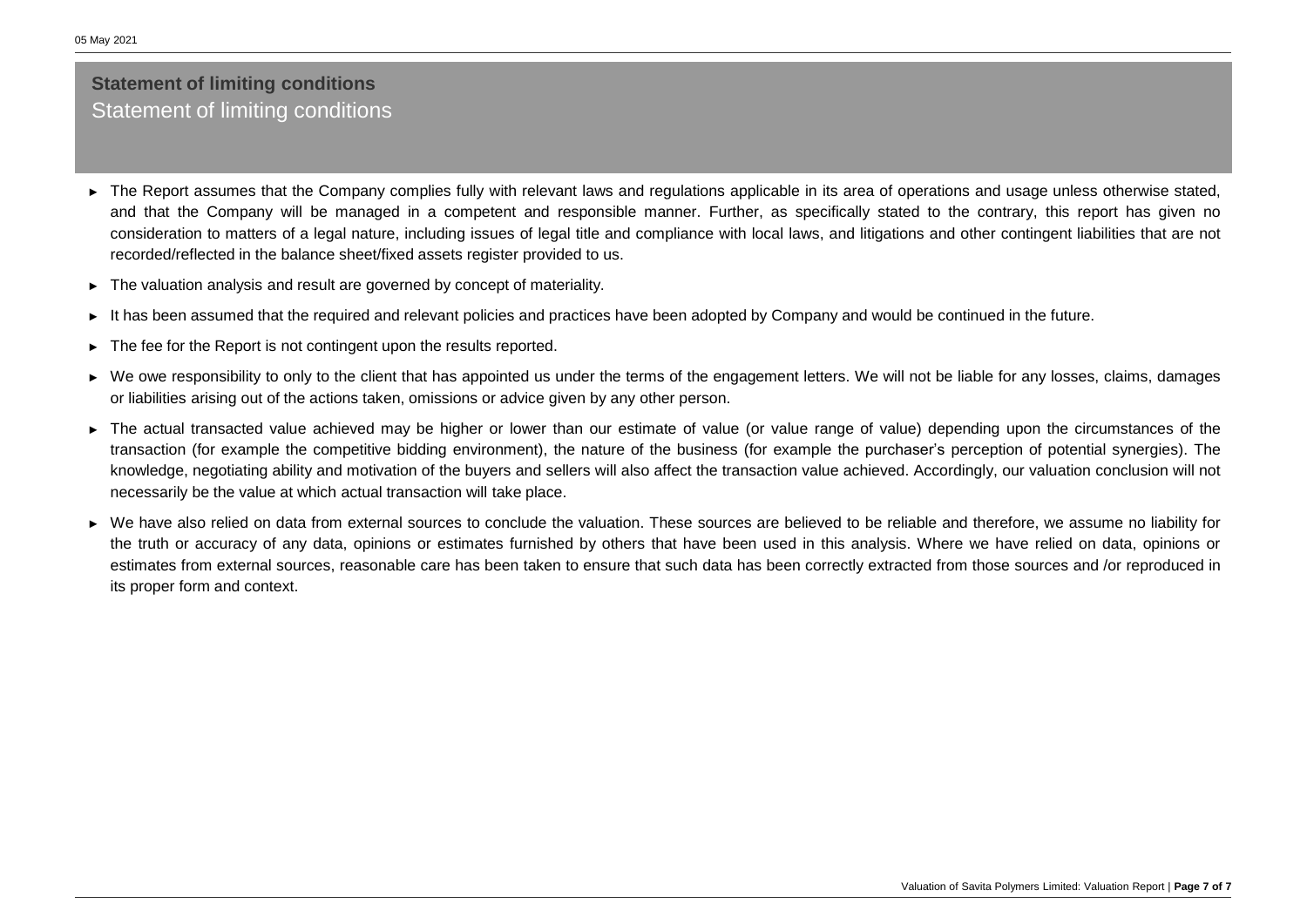|                                                                         |                | SAVITA POLYMERS LIMITED.<br><b>BALANCE SHEET AS AT 31st MARCH, 2021</b> |                                |               |                 |
|-------------------------------------------------------------------------|----------------|-------------------------------------------------------------------------|--------------------------------|---------------|-----------------|
|                                                                         | Note           | As at                                                                   |                                | As at         |                 |
|                                                                         |                | 31-3-2021                                                               |                                | 31-3-2020     | Rupees          |
| <b>EQUITY AND LIABILITIES</b>                                           |                | <b>Rupees</b>                                                           | <b>Rupees</b>                  | <b>Rupees</b> |                 |
| <b>Shareholders' Funds</b>                                              |                |                                                                         |                                |               |                 |
| <b>Share Capital</b>                                                    | 2              | 61,00,000                                                               |                                | 61,00,000     |                 |
| Reserves and Surplus                                                    | 3              | 93,00,69,314                                                            | 93,61,69,314                   | 84,70,73,250  | 85.31.73,250    |
|                                                                         |                |                                                                         |                                |               |                 |
| <b>Non-current Liabilities</b>                                          |                |                                                                         |                                |               |                 |
| Deferred Tax Liability (net)                                            | 4              | 54,81,939                                                               |                                | 62,84,436     |                 |
| Long-term Provisions                                                    | 5              | 92,38,831                                                               | 1,47,20,770                    | 78,46,147     | 1.41,30,583     |
| <b>Current Liabilities</b>                                              |                |                                                                         |                                |               |                 |
| Short-term Borrowings                                                   | 6              |                                                                         |                                | 7,04,830      |                 |
| <b>Trade Payables</b>                                                   |                |                                                                         |                                |               |                 |
| Micro and Small Enterprises                                             | 7              | 1,14,37,209                                                             |                                |               |                 |
| Other than Micro and Small Enterprises                                  | $\overline{7}$ | 19,24,37,100                                                            |                                | 18,27,60,632  |                 |
|                                                                         | 8              | 1,70,52,828                                                             |                                | 1,48,35,666   |                 |
| <b>Other Current Liabilities</b><br>Short-term Provisions               | 9              | 92,67,900                                                               | 23,01,95.037                   | 45,35,946     | 20,28,37,074    |
|                                                                         |                |                                                                         |                                |               |                 |
| <b>TOTAL</b>                                                            |                |                                                                         | 1,18,10,85,121                 |               | 1,07,01,40,907  |
| <b>ASSETS</b>                                                           |                |                                                                         |                                |               |                 |
| <b>Non-current Assets</b>                                               |                |                                                                         |                                |               |                 |
| Property, Plant and Equipment                                           | 10             | 8,86,35,912                                                             |                                | 8,59,12,850   |                 |
| <b>Tangible Assets</b>                                                  |                |                                                                         |                                | 1,65,538      |                 |
| Intangible Assets                                                       |                | 93.125                                                                  |                                |               |                 |
| Capital Work-in-progress                                                |                | 53,29,534                                                               |                                | 12,71,948     |                 |
|                                                                         |                | 9,40,58,571                                                             |                                | 8,73,50,336   |                 |
| Non-current Investments                                                 | 11             | 15, 17, 93, 246                                                         |                                | 14,67,38,043  |                 |
| Long-term Loans and Advances                                            | 12             | 1,06,209                                                                |                                | 39,46,445     |                 |
| <b>Other Non-current Assets</b>                                         | 13             | 4,92,22,061                                                             | 29,51,80,087                   | 5,20,51,826   | 29,00,86,650    |
| <b>Current Assets</b>                                                   |                |                                                                         |                                |               |                 |
| <b>Current Investments</b>                                              | 14             |                                                                         |                                | 2,50,11,827   |                 |
| Inventories                                                             | 15             | 40,27,84,437                                                            |                                | 37,47,61,780  |                 |
| <b>Trade Receivables</b>                                                | 16             | 20, 12, 41, 544                                                         |                                | 19,71,28,630  |                 |
| Cash and Cash Equivalents                                               | 17             | 19,39,58,646                                                            |                                | 7,55,66,693   |                 |
| Short-term Loans and Advances                                           | 18             | 8,69,91,893                                                             |                                | 10,60,48,635  |                 |
| <b>Other Current Assets</b>                                             | 19             | 9,28,514                                                                | 88,59,05,034                   | 15,36,692     | 78,00,54,257    |
| <b>TOTAL</b>                                                            |                |                                                                         | 1,18,10,85,121                 |               | 1,07,01,40,907  |
|                                                                         |                |                                                                         |                                |               |                 |
| <b>Significant Accounting Policies</b>                                  |                |                                                                         |                                |               |                 |
| The accompanying notes are an integral part of the Financial Statements |                |                                                                         |                                |               |                 |
| In terms of our report of even date.                                    |                |                                                                         | For and on behalf of the Board |               |                 |
|                                                                         |                |                                                                         |                                |               |                 |
|                                                                         |                |                                                                         |                                |               |                 |
| For Gokhale & Sathe                                                     |                |                                                                         |                                |               |                 |
| <b>Chartered Accountants</b>                                            |                |                                                                         |                                |               | <b>Director</b> |
| Firm Registration Number 103264W                                        |                |                                                                         |                                |               | [DIN:00296615]  |
|                                                                         |                |                                                                         |                                |               |                 |
|                                                                         | MUMBA          |                                                                         |                                |               |                 |
|                                                                         |                |                                                                         |                                |               |                 |
|                                                                         |                |                                                                         |                                |               | Director        |
|                                                                         |                |                                                                         |                                |               | [DIN:02359138]  |
| Tejas J. Parikh                                                         |                |                                                                         |                                |               |                 |
| (Partner)                                                               |                |                                                                         |                                |               |                 |
| Membership No. 123215                                                   |                |                                                                         |                                |               |                 |
|                                                                         |                |                                                                         |                                |               |                 |
| Mumbai,                                                                 |                |                                                                         |                                |               |                 |
| 16th July, 2021                                                         |                |                                                                         |                                |               |                 |

 $M_{\sim}$ 

 $\hat{\vec{r}}$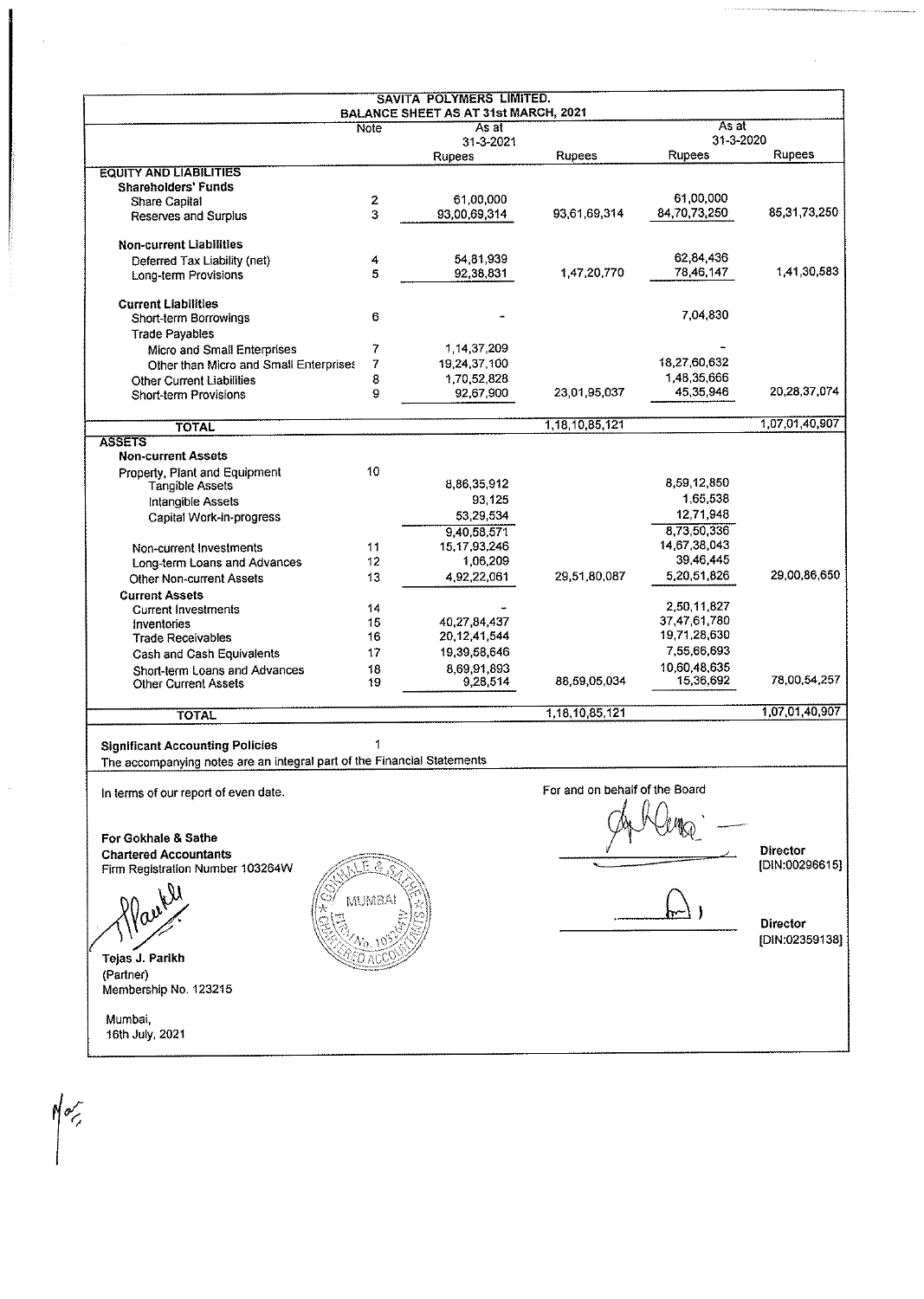|                                                                                                                   | Note | Year ended                     | Year ended                         |
|-------------------------------------------------------------------------------------------------------------------|------|--------------------------------|------------------------------------|
|                                                                                                                   |      | 31-3-2021                      | 31-3-2020                          |
| <b>INCOME</b>                                                                                                     |      | Rupees                         | <b>Rupees</b>                      |
| Revenue from operations                                                                                           | 20   | 1,04,69,16,742                 |                                    |
| Other Income                                                                                                      | 21   | 2,23,40,396                    | 1,02,96,11,348<br>1,04,96,259      |
|                                                                                                                   |      |                                |                                    |
| <b>Total Revenue</b>                                                                                              |      | 1,06,92,57,138                 | 1,04,01,07,607                     |
| <b>EXPENSES</b>                                                                                                   |      |                                |                                    |
| Cost of materials consumed                                                                                        | 22   | 73,42,95,516                   | 74,40,30,371                       |
| Purchase of Stock-in-trade<br>Changes in Inventories of Finished Goods and                                        | 23   |                                | 16,38,689                          |
| Work-in-progress                                                                                                  | 24   | (1, 87, 72, 945)               | 1,03,27,241                        |
| <b>Employee Benefits Expense</b>                                                                                  | 25   | 7,80,22,156                    | 8,00,89,779                        |
| <b>Finance Costs</b>                                                                                              | 26   | 46,51,856                      | 65,27,675                          |
| Depreciation and Amortization Expense                                                                             | 10   | 87,70,683                      | 93,73,708                          |
| Other Expenses                                                                                                    | 27   | 14,96,86,264                   | 13,07,10,211                       |
|                                                                                                                   |      |                                |                                    |
| <b>Total Expenses</b>                                                                                             |      | 95,66,53,530                   | 98,26,97,674                       |
| Profit for the year before exceptional items and tax                                                              |      | 11,26,03,608                   | 5,74,09,933                        |
| <b>Exceptional items</b>                                                                                          | 31   |                                | 5,84,40,000                        |
| Profit for the year before tax                                                                                    |      | 11,26,03,608                   | 11,58,49,933                       |
| Tax Expense:                                                                                                      |      |                                |                                    |
| <b>Current tax</b>                                                                                                |      | 3,10,00,000                    | 2.95,00,000                        |
| Deferred tax                                                                                                      |      | (8.02, 497)                    | (17, 81, 078)                      |
| Tax adjustments of previous years (net)                                                                           |      | (5.89, 959)                    | 7,40,125                           |
|                                                                                                                   |      |                                |                                    |
| Profit for the year after tax                                                                                     |      | 8,29,96,064                    | 8,73,90,886                        |
| Earnings per Equity Share Rs. (Basic and diluted)                                                                 | 32   | 136.06                         | 143.26                             |
| <b>Significant Accounting Policies</b><br>The accompanying notes are an integral part of the Financial Statements | 1    |                                |                                    |
|                                                                                                                   |      |                                |                                    |
| In terms of our report of even date.                                                                              |      |                                |                                    |
|                                                                                                                   |      | For and on behalf of the Board |                                    |
| For Gokhale & Sathe<br><b>Chartered Accountants</b><br>Firm Registration Number 103264W                           |      | Dema                           |                                    |
| ŝ,<br>r.                                                                                                          |      |                                | <b>Director</b><br>[DIN: 00296615] |
| MUMBAI                                                                                                            |      |                                | <b>Director</b>                    |
| Tejas J. Parikh<br>(Partner)<br>Membership No. 123215                                                             |      |                                | [DIN:02359138]                     |
| Mumbai,<br>16th July, 2021                                                                                        |      |                                |                                    |

 $\overline{\phantom{a}}$ 

 $\bar{\gamma}$ 

 $\int \rho \frac{1}{\sqrt{2\pi}}$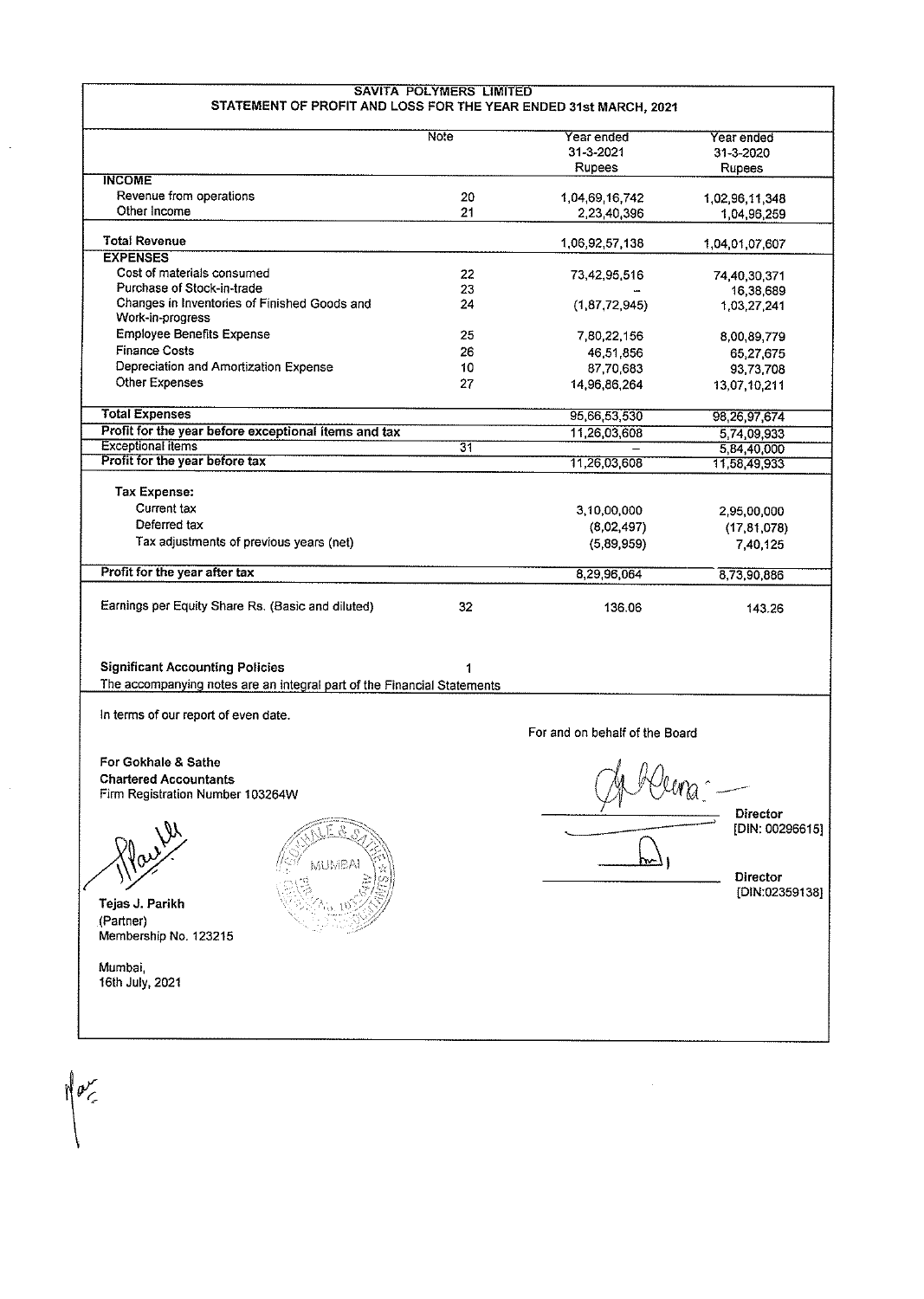|                                                                         |                         | <b>SAVITA POLYMERS LIMITED.</b><br><b>BALANCE SHEET AS AT 31st MARCH, 2020</b> |                                |                          |                 |
|-------------------------------------------------------------------------|-------------------------|--------------------------------------------------------------------------------|--------------------------------|--------------------------|-----------------|
|                                                                         | <b>Note</b>             | As at                                                                          |                                | As at                    |                 |
|                                                                         |                         | 31-3-2020                                                                      |                                | 31-3-2019                |                 |
| <b>EQUITY AND LIABILITIES</b>                                           |                         | Rupees                                                                         | <b>Rupees</b>                  | Rupees                   | <b>Rupees</b>   |
| <b>Shareholders' Funds</b>                                              |                         |                                                                                |                                |                          |                 |
| <b>Share Capital</b>                                                    | $\overline{\mathbf{c}}$ | 61,00,000                                                                      |                                | 61,00,000                |                 |
| <b>Reserves and Surplus</b>                                             | 3                       | 84,70,73,250                                                                   | 85, 31, 73, 250                | 78,17,43,984             | 78,78,43,984    |
| <b>Non-current Liabilities</b>                                          |                         |                                                                                |                                |                          |                 |
| Deferred Tax Liability (net)                                            | 4                       | 62,84,436                                                                      |                                | 80,65,514                |                 |
| Long-term Provisions                                                    | 5                       | 78,46,147                                                                      | 1,41,30,583                    | 74,29,174                | 1,54,94,688     |
| <b>Current Liabilities</b>                                              |                         |                                                                                |                                |                          |                 |
| Short-term Borrowings                                                   | 6                       | 7,04,830                                                                       |                                | 1,70,13,620              |                 |
| <b>Trade Payables</b>                                                   |                         |                                                                                |                                |                          |                 |
| Micro and Small Enterprises                                             | 7                       |                                                                                |                                |                          |                 |
| Other than Micro and Small Enterprises                                  | 7                       | 18,27,60,632                                                                   |                                | 9,70,87,011              |                 |
| <b>Other Current Liabilities</b>                                        | 8                       | 1,48,35,666                                                                    |                                | 1,16,26,020              |                 |
| Short-term Provisions                                                   | 9                       | 45,35,946                                                                      | 20,28,37,074                   | 48,01,469                | 13.05,28,120    |
|                                                                         |                         |                                                                                |                                |                          |                 |
| <b>TOTAL</b><br><b>ASSETS</b>                                           |                         |                                                                                | 1,07,01,40,907                 |                          | 93, 38, 66, 792 |
| <b>Non-current Assets</b>                                               |                         |                                                                                |                                |                          |                 |
| <b>Fixed Assets</b>                                                     | 10                      |                                                                                |                                |                          |                 |
| <b>Tangible Assets</b>                                                  |                         | 8,59,12,850                                                                    |                                | 9,31,69,894              |                 |
| Intangible Assets                                                       |                         | 1,65,538                                                                       |                                | 6,98,885                 |                 |
| Capital Work-in-progress                                                |                         | 12,71,948                                                                      |                                | 8,84,432                 |                 |
|                                                                         |                         | 8,73,50,336                                                                    |                                | 9,47,53,211              |                 |
| Non-current Investments                                                 | 11                      | 14,67,38,043                                                                   |                                | 8,30,07,821              |                 |
| Long-term Loans and Advances                                            | 12                      | 39,46,445                                                                      |                                | 22,01,931                |                 |
| <b>Other Non-current Assets</b>                                         | 13                      | 5,20,51,826                                                                    | 29,00,86,650                   | 4,85,61,192              | 22,85,24,155    |
| <b>Current Assets</b>                                                   |                         |                                                                                |                                |                          |                 |
| <b>Current Investments</b>                                              | 14                      | 2,50,11,827                                                                    |                                | 4,29,88,723              |                 |
| Inventories                                                             | 15                      | 37,47,61,780                                                                   |                                | 25,91,54,304             |                 |
| <b>Trade Receivables</b>                                                | 16                      | 19,71,28,630                                                                   |                                | 24, 15, 70, 032          |                 |
|                                                                         | 17                      | 7,55,66,693                                                                    |                                |                          |                 |
| Cash and Cash Equivalents                                               |                         |                                                                                |                                | 6,01,26,834              |                 |
| Short-term Loans and Advances<br><b>Other Current Assets</b>            | 18<br>19                | 10,60,48,635<br>15,36,692                                                      | 78,00,54,257                   | 9,99,70,905<br>15,31 839 | 70,53,42,637    |
|                                                                         |                         |                                                                                |                                |                          |                 |
| <b>TOTAL</b>                                                            |                         |                                                                                | 1,07,01,40,907                 |                          | 93,38,66,792    |
| <b>Significant Accounting Policies</b>                                  |                         |                                                                                |                                |                          |                 |
| The accompanying notes are an integral part of the Financial Statements |                         |                                                                                |                                |                          |                 |
| In terms of our report of even date.                                    |                         |                                                                                | For and on behalf of the Board |                          |                 |
|                                                                         |                         |                                                                                |                                |                          |                 |
| For Gokhale & Sathe                                                     |                         |                                                                                |                                |                          |                 |
| <b>Chartered Accountants</b>                                            |                         |                                                                                |                                |                          | <b>Director</b> |
| Firm Registration Number 103264W                                        |                         |                                                                                |                                |                          | [DIN:00296615]  |
|                                                                         |                         |                                                                                |                                |                          |                 |
|                                                                         |                         |                                                                                |                                |                          |                 |
|                                                                         |                         |                                                                                |                                |                          |                 |
| S                                                                       |                         |                                                                                |                                |                          | Director        |
| ķ                                                                       |                         |                                                                                |                                |                          | [DIN:02359138]  |
| Tejas J. Parikh                                                         |                         |                                                                                |                                |                          |                 |
| (Partner)                                                               |                         |                                                                                |                                |                          |                 |
| Membership No. 123215                                                   |                         |                                                                                |                                |                          |                 |
|                                                                         |                         |                                                                                |                                |                          |                 |
| Mumbai,                                                                 |                         |                                                                                |                                |                          |                 |

 $\bigwedge_{i=1}^{n} \mathfrak{g}_{\mathcal{N}_i}^{(i)}$ 

21st October, 2020